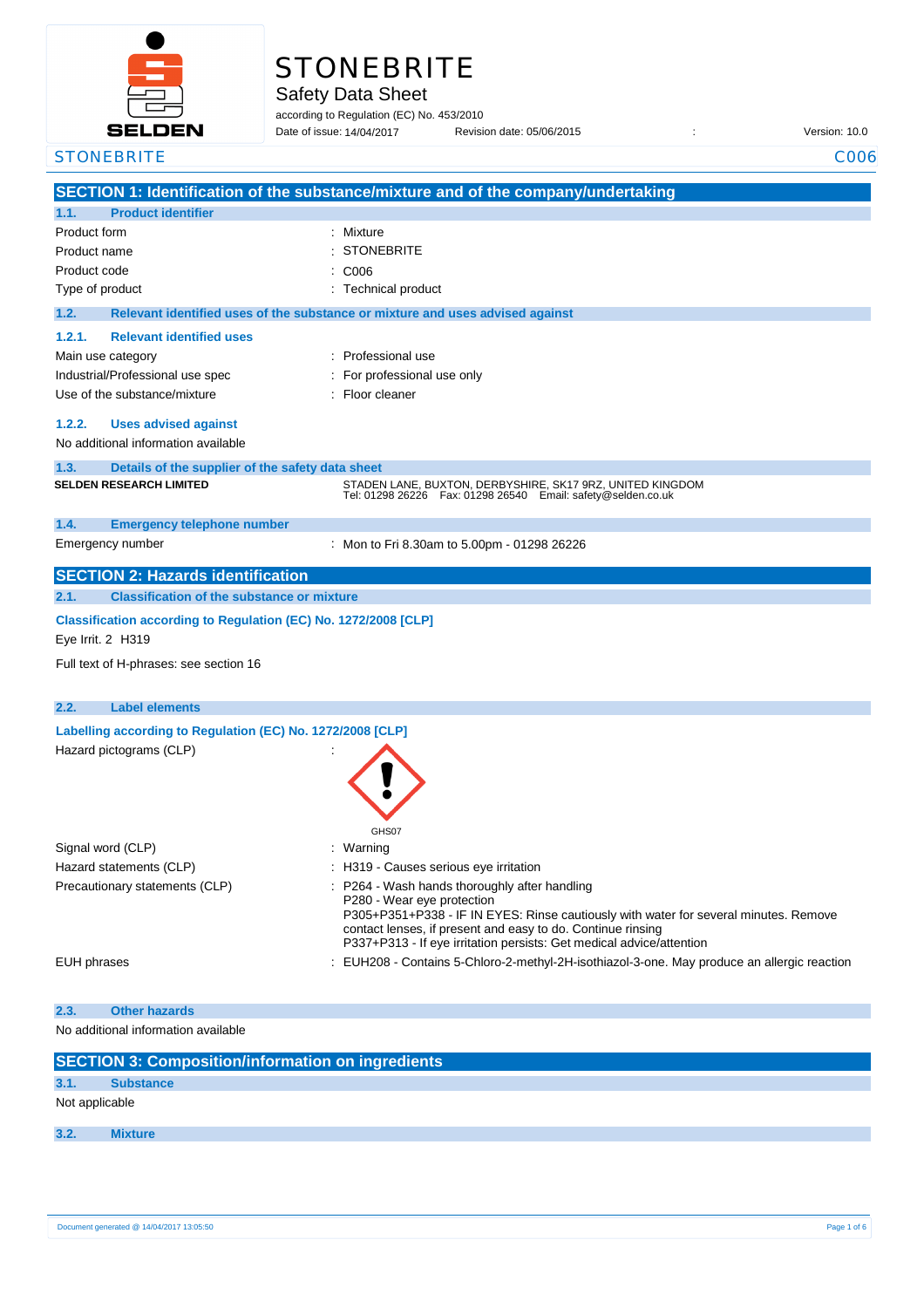# STONEBRITE COOS

## Safety Data Sheet

according to Regulation (EC) No. 453/2010

| <b>Name</b>     | <b>Product identifier</b>                                                   | $\frac{9}{6}$ | <b>Classification according to</b><br>Directive 67/548/EEC | <b>Classification according to</b><br><b>Regulation (EC) No.</b><br>1272/2008 [CLP] |
|-----------------|-----------------------------------------------------------------------------|---------------|------------------------------------------------------------|-------------------------------------------------------------------------------------|
| Laureth-7       | (CAS No) 160901-19-9                                                        | $1 - 5$       | Xn: R22<br>Xi: R41                                         | Acute Tox. 4 (Oral), H302<br>Eye Dam. 1, H318                                       |
| Hexyl glucoside | (CAS No) 54549-24-5<br>(EC no) 259-217-6<br>(REACH-no) 01-<br>2119492545-29 | $1 - 5$       | Xi: R41                                                    | Eye Dam. 1, H318                                                                    |

Full text of R- and H-phrases: see section 16

|                 | <b>SECTION 4: First aid measures</b>                                |                                                                                                                                                                                               |
|-----------------|---------------------------------------------------------------------|-----------------------------------------------------------------------------------------------------------------------------------------------------------------------------------------------|
| 4.1.            | <b>Description of first aid measures</b>                            |                                                                                                                                                                                               |
|                 | First-aid measures general                                          | : Get medical advice/attention if you feel unwell.                                                                                                                                            |
|                 | First-aid measures after inhalation                                 | Remove person to fresh air and keep comfortable for breathing.                                                                                                                                |
|                 | First-aid measures after skin contact                               | Wash with plenty of soap and water.                                                                                                                                                           |
|                 | First-aid measures after eye contact                                | IF IN EYES: Rinse cautiously with water for several minutes. Remove contact lenses, if present<br>and easy to do. Continue rinsing. If eye irritation persists: Get medical advice/attention. |
|                 | First-aid measures after ingestion                                  | : Give nothing or a little water to drink. Get medical advice/attention if you feel unwell.                                                                                                   |
| 4.2.            | Most important symptoms and effects, both acute and delayed         |                                                                                                                                                                                               |
|                 | Symptoms/injuries after inhalation                                  | : May cause respiratory irritation.                                                                                                                                                           |
|                 | Symptoms/injuries after skin contact                                | Repeated exposure may cause skin dryness or cracking.                                                                                                                                         |
|                 | Symptoms/injuries after eye contact                                 | : Causes eye irritation.                                                                                                                                                                      |
|                 | Symptoms/injuries after ingestion                                   | : May cause a light irritation of the linings of the mouth, throat, and gastrointestinal tract.                                                                                               |
| 4.3.            |                                                                     | Indication of any immediate medical attention and special treatment needed                                                                                                                    |
|                 | Treat symptomatically.                                              |                                                                                                                                                                                               |
|                 | <b>SECTION 5: Firefighting measures</b>                             |                                                                                                                                                                                               |
| 5.1.            | <b>Extinguishing media</b>                                          |                                                                                                                                                                                               |
|                 | Suitable extinguishing media                                        | : Carbon dioxide. Dry powder. Foam.                                                                                                                                                           |
| 5.2.            | Special hazards arising from the substance or mixture               |                                                                                                                                                                                               |
|                 | No additional information available                                 |                                                                                                                                                                                               |
| 5.3.            | <b>Advice for firefighters</b>                                      |                                                                                                                                                                                               |
|                 | No additional information available                                 |                                                                                                                                                                                               |
|                 | <b>SECTION 6: Accidental release measures</b>                       |                                                                                                                                                                                               |
|                 |                                                                     |                                                                                                                                                                                               |
| 6.1.            | Personal precautions, protective equipment and emergency procedures |                                                                                                                                                                                               |
| 6.1.1.          | For non-emergency personnel                                         |                                                                                                                                                                                               |
|                 | Emergency procedures                                                | : Evacuate unnecessary personnel.                                                                                                                                                             |
|                 |                                                                     |                                                                                                                                                                                               |
| 6.1.2.          | For emergency responders                                            |                                                                                                                                                                                               |
|                 | Protective equipment                                                | : Use personal protective equipment as required.                                                                                                                                              |
| 6.2.            | <b>Environmental precautions</b>                                    |                                                                                                                                                                                               |
|                 | Avoid release to the environment.                                   |                                                                                                                                                                                               |
| 6.3.            | Methods and material for containment and cleaning up                |                                                                                                                                                                                               |
| For containment |                                                                     | : Collect spillage.                                                                                                                                                                           |
|                 | Methods for cleaning up                                             | : Soak up spills with inert solids, such as clay or diatomaceous earth as soon as possible.                                                                                                   |
| 6.4.            | <b>Reference to other sections</b>                                  |                                                                                                                                                                                               |
|                 |                                                                     | For further information refer to section 8: "Exposure controls/personal protection". For further information refer to section 13.                                                             |
|                 | <b>SECTION 7: Handling and storage</b>                              |                                                                                                                                                                                               |
| 7.1.            | <b>Precautions for safe handling</b>                                |                                                                                                                                                                                               |
|                 | Precautions for safe handling                                       | : Avoid contact with eyes.                                                                                                                                                                    |
|                 | Hygiene measures                                                    | : Do not eat, drink or smoke when using this product.                                                                                                                                         |
| 7.2.            | Conditions for safe storage, including any incompatibilities        |                                                                                                                                                                                               |
|                 | Technical measures                                                  | : Does not require any specific or particular technical measures.                                                                                                                             |
|                 | Storage conditions                                                  | : Keep container closed when not in use.                                                                                                                                                      |
|                 | Incompatible products                                               | Oxidizing agent. Strong acids. Strong bases.                                                                                                                                                  |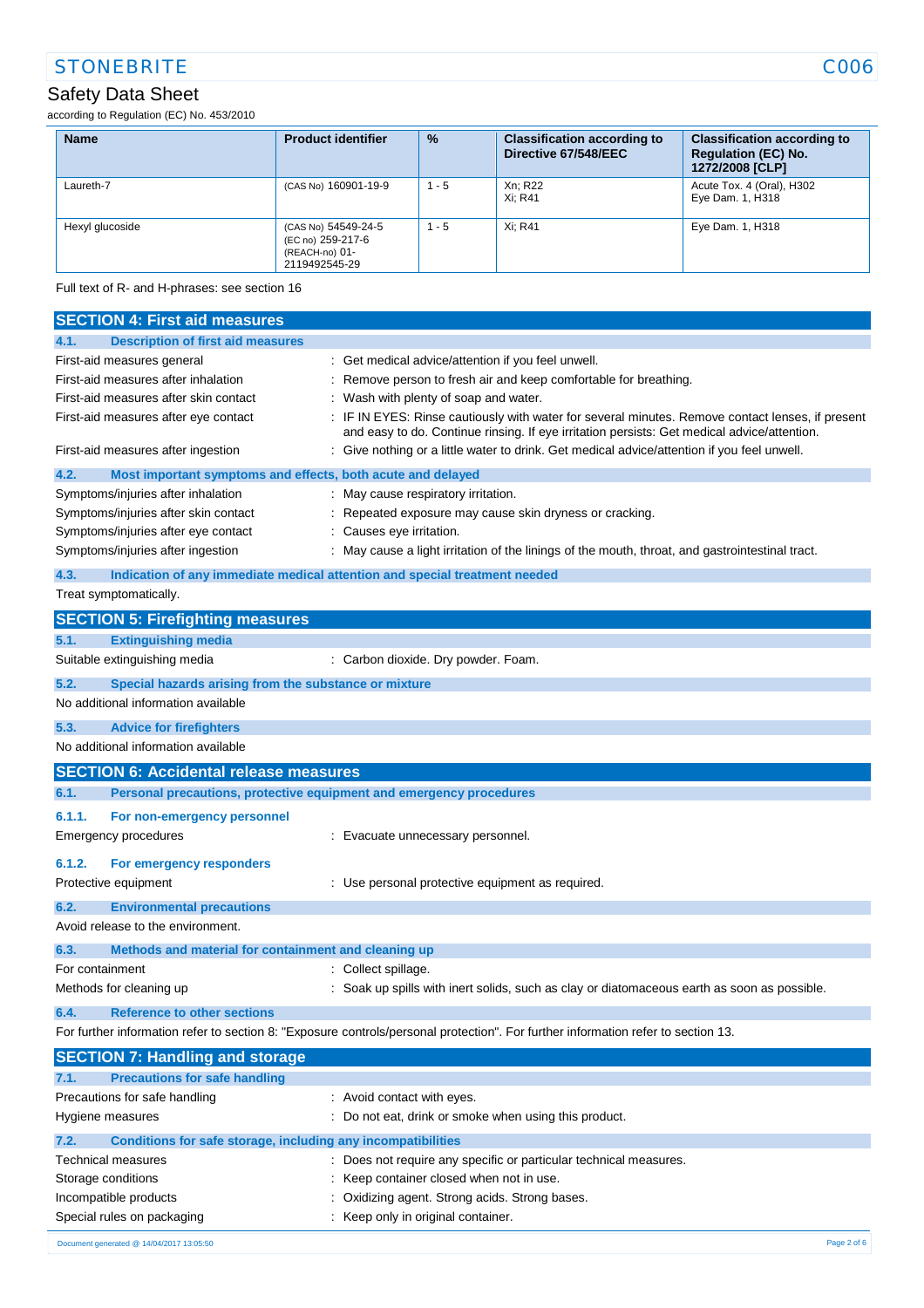## STONEBRITE COOS

# Safety Data Sheet

according to Regulation (EC) No. 453/2010

### **7.3. Specific end use(s)**

No additional information available

### **SECTION 8: Exposure controls/personal protection**

### **8.1. Control parameters** No additional information available

| 8.2.           | <b>Exposure controls</b>          |                                                        |  |
|----------------|-----------------------------------|--------------------------------------------------------|--|
|                | Materials for protective clothing | : Not required for normal conditions of use            |  |
|                | Hand protection                   | : In case of repeated or prolonged contact wear gloves |  |
| Eye protection |                                   | : Safety glasses                                       |  |
|                | Skin and body protection          | : Not required for normal conditions of use            |  |
|                | Respiratory protection            | : Not required for normal conditions of use            |  |
|                |                                   |                                                        |  |



| <b>SECTION 9: Physical and chemical properties</b>            |                          |             |  |  |
|---------------------------------------------------------------|--------------------------|-------------|--|--|
| Information on basic physical and chemical properties<br>9.1. |                          |             |  |  |
| Physical state                                                | Liquid                   |             |  |  |
| Appearance                                                    | Clear, colorless liquid. |             |  |  |
| Colour                                                        | Colourless.              |             |  |  |
| Odour                                                         | characteristic.          |             |  |  |
| Odour threshold                                               | No data available        |             |  |  |
| рH                                                            | $\therefore$ 7           |             |  |  |
| Relative evaporation rate (butylacetate=1)                    | No data available        |             |  |  |
| Melting point                                                 | No data available        |             |  |  |
| Freezing point                                                | No data available        |             |  |  |
| Boiling point                                                 | No data available        |             |  |  |
| Flash point                                                   | No data available        |             |  |  |
| Auto-ignition temperature                                     | No data available        |             |  |  |
| Decomposition temperature                                     | No data available        |             |  |  |
| Flammability (solid, gas)                                     | No data available        |             |  |  |
| Vapour pressure                                               | No data available        |             |  |  |
| Relative vapour density at 20 °C                              | No data available        |             |  |  |
| Relative density                                              | 1.03                     |             |  |  |
| Solubility                                                    | No data available        |             |  |  |
| Log Pow                                                       | No data available        |             |  |  |
| Viscosity, kinematic                                          | No data available        |             |  |  |
| Viscosity, dynamic                                            | No data available        |             |  |  |
| Explosive properties                                          | No data available        |             |  |  |
| Oxidising properties                                          | No data available        |             |  |  |
| <b>Explosive limits</b>                                       | No data available        |             |  |  |
| 9.2.<br><b>Other information</b>                              |                          |             |  |  |
| No additional information available                           |                          |             |  |  |
| <b>SECTION 10: Stability and reactivity</b>                   |                          |             |  |  |
| 10.1.<br><b>Reactivity</b>                                    |                          |             |  |  |
| No additional information available                           |                          |             |  |  |
| 10.2.<br><b>Chemical stability</b>                            |                          |             |  |  |
| Stable under normal conditions.                               |                          |             |  |  |
| 10.3.<br><b>Possibility of hazardous reactions</b>            |                          |             |  |  |
| No additional information available                           |                          |             |  |  |
|                                                               |                          |             |  |  |
| Document generated @ 14/04/2017 13:05:50                      |                          | Page 3 of 6 |  |  |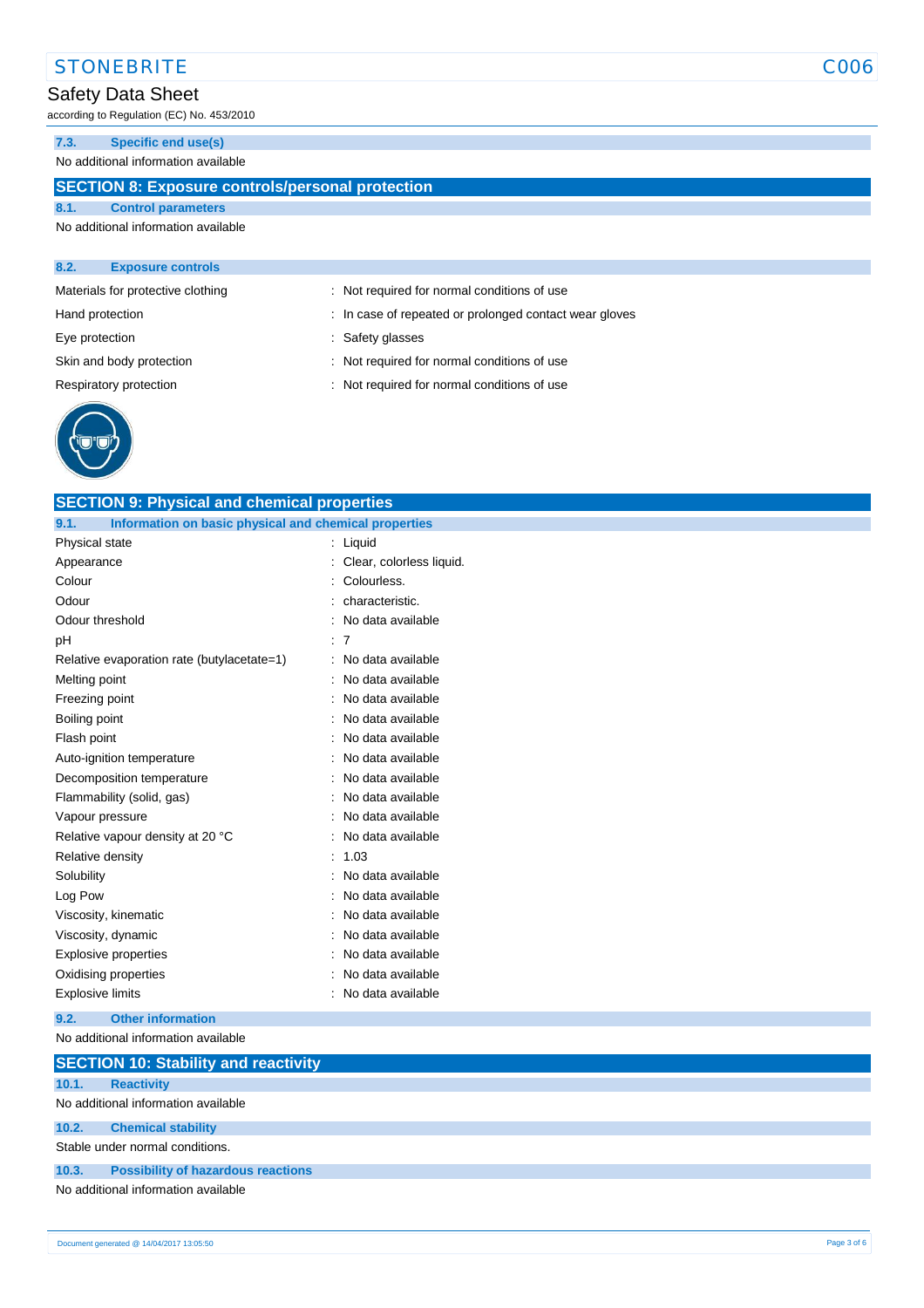|       | <b>STONEBRITE</b>                         | C006 |
|-------|-------------------------------------------|------|
|       | Safety Data Sheet                         |      |
|       | according to Regulation (EC) No. 453/2010 |      |
| 10.4. | <b>Conditions to avoid</b>                |      |
|       | No additional information available       |      |
| 10.5. | Incompatible materials                    |      |
|       | No additional information available       |      |
| 10.6. | <b>Hazardous decomposition products</b>   |      |
|       | No additional information available       |      |

| <b>SECTION 11: Toxicological information</b>          |                                           |  |  |  |
|-------------------------------------------------------|-------------------------------------------|--|--|--|
| 11.1.<br>Information on toxicological effects         |                                           |  |  |  |
| Acute toxicity                                        | : Not classified                          |  |  |  |
| Skin corrosion/irritation                             | : Not classified<br>pH: 7                 |  |  |  |
| Serious eye damage/irritation                         | : Causes serious eye irritation.<br>pH: 7 |  |  |  |
| Respiratory or skin sensitisation                     | : Not classified                          |  |  |  |
| Germ cell mutagenicity                                | : Not classified                          |  |  |  |
| Carcinogenicity                                       | : Not classified                          |  |  |  |
| Reproductive toxicity                                 | : Not classified                          |  |  |  |
| Specific target organ toxicity (single exposure)      | : Not classified                          |  |  |  |
| Specific target organ toxicity (repeated<br>exposure) | : Not classified                          |  |  |  |
| Aspiration hazard                                     | : Not classified                          |  |  |  |

## **SECTION 12: Ecological information**

| 12.1.<br><b>Toxicity</b>                           |                                 |  |  |  |
|----------------------------------------------------|---------------------------------|--|--|--|
| Laureth-7 (160901-19-9)                            |                                 |  |  |  |
| LC50 other aquatic organisms 1                     | $> 1(1 - 10)$ mg/l              |  |  |  |
| EC50 Daphnia 1                                     | $> 1(1 - 10)$ mg/l              |  |  |  |
| ErC50 (algae)                                      | $> 1(1 - 10)$ mg/l              |  |  |  |
| Hexyl glucoside (54549-24-5)                       |                                 |  |  |  |
| LC50 fishes 1                                      | 420 mg/l                        |  |  |  |
| EC50 other aquatic organisms 1                     | 490 mg/l EC50 waterflea (48 h)  |  |  |  |
| EC50 other aquatic organisms 2                     | 180 mg/l IC50 algea (72 h) mg/l |  |  |  |
| 12.2.<br><b>Persistence and degradability</b>      |                                 |  |  |  |
| No additional information available                |                                 |  |  |  |
|                                                    |                                 |  |  |  |
| 12.3.<br><b>Bioaccumulative potential</b>          |                                 |  |  |  |
| No additional information available                |                                 |  |  |  |
| 12.4.<br><b>Mobility in soil</b>                   |                                 |  |  |  |
| No additional information available                |                                 |  |  |  |
| 12.5.<br><b>Results of PBT and vPvB assessment</b> |                                 |  |  |  |
| No additional information available                |                                 |  |  |  |
| 12.6.<br><b>Other adverse effects</b>              |                                 |  |  |  |
| No additional information available                |                                 |  |  |  |
| <b>SECTION 13: Disposal considerations</b>         |                                 |  |  |  |
| 13.1.<br><b>Waste treatment methods</b>            |                                 |  |  |  |
| No additional information available                |                                 |  |  |  |
| <b>SECTION 14: Transport information</b>           |                                 |  |  |  |
| In accordance with ADR / RID / IMDG / IATA / ADN   |                                 |  |  |  |
| 14.1.<br><b>UN number</b>                          |                                 |  |  |  |
| Not regulated for transport                        |                                 |  |  |  |
| 14.2.<br><b>UN proper shipping name</b>            |                                 |  |  |  |
| Proper Shipping Name (ADR)                         | Not applicable                  |  |  |  |
| Proper Shipping Name (IMDG)                        | Not applicable                  |  |  |  |
| Document generated @ 14/04/2017 13:05:50           | Page 4 of 6                     |  |  |  |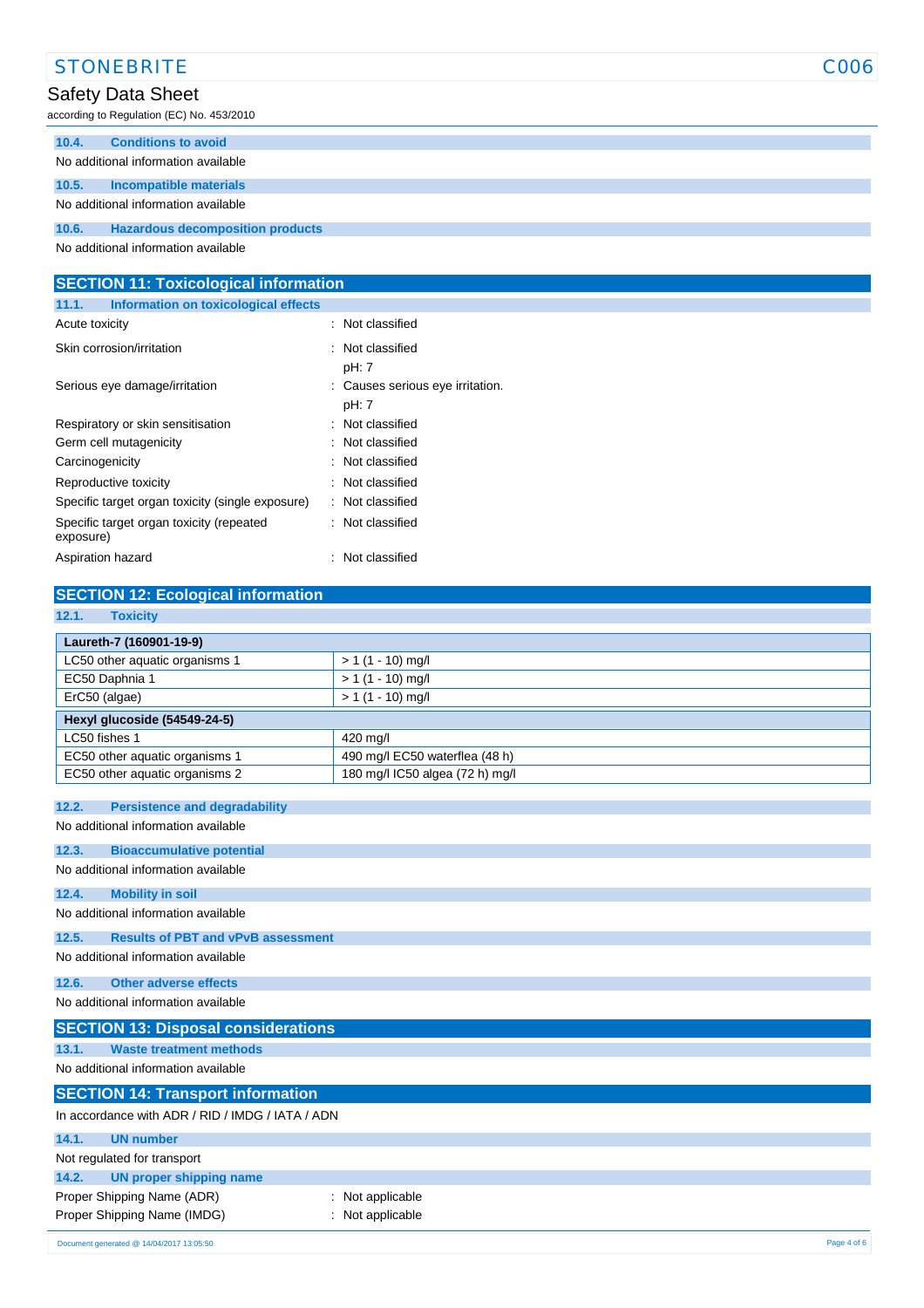| <b>STONEBRITE</b><br>C006                                                                               |                                                                                             |  |  |  |
|---------------------------------------------------------------------------------------------------------|---------------------------------------------------------------------------------------------|--|--|--|
| <b>Safety Data Sheet</b>                                                                                |                                                                                             |  |  |  |
| according to Regulation (EC) No. 453/2010                                                               |                                                                                             |  |  |  |
| Proper Shipping Name (IATA)                                                                             | : Not applicable                                                                            |  |  |  |
| 14.3.<br><b>Transport hazard class(es)</b><br><b>ADR</b>                                                |                                                                                             |  |  |  |
| Transport hazard class(es) (ADR)                                                                        | : Not applicable                                                                            |  |  |  |
| <b>IMDG</b>                                                                                             |                                                                                             |  |  |  |
| Transport hazard class(es) (IMDG)                                                                       | : Not applicable                                                                            |  |  |  |
| <b>IATA</b>                                                                                             |                                                                                             |  |  |  |
| Transport hazard class(es) (IATA)                                                                       | : Not applicable                                                                            |  |  |  |
|                                                                                                         |                                                                                             |  |  |  |
| 14.4.<br><b>Packing group</b>                                                                           |                                                                                             |  |  |  |
| Packing group (ADR)                                                                                     | Not applicable<br>÷                                                                         |  |  |  |
| Packing group (IMDG)                                                                                    | Not applicable                                                                              |  |  |  |
| Packing group (IATA)                                                                                    | Not applicable                                                                              |  |  |  |
| <b>Environmental hazards</b><br>14.5.                                                                   |                                                                                             |  |  |  |
| Dangerous for the environment                                                                           | : No                                                                                        |  |  |  |
| Marine pollutant                                                                                        | $:$ No                                                                                      |  |  |  |
| Other information                                                                                       | : No supplementary information available                                                    |  |  |  |
|                                                                                                         |                                                                                             |  |  |  |
| 14.6.<br><b>Special precautions for user</b>                                                            |                                                                                             |  |  |  |
| - Overland transport                                                                                    |                                                                                             |  |  |  |
| No data available                                                                                       |                                                                                             |  |  |  |
|                                                                                                         |                                                                                             |  |  |  |
| - Transport by sea                                                                                      |                                                                                             |  |  |  |
| No data available                                                                                       |                                                                                             |  |  |  |
| - Air transport                                                                                         |                                                                                             |  |  |  |
| No data available                                                                                       |                                                                                             |  |  |  |
| 14.7.<br>Transport in bulk according to Annex II of MARPOL 73/78 and the IBC Code                       |                                                                                             |  |  |  |
| Not applicable                                                                                          |                                                                                             |  |  |  |
| <b>SECTION 15: Regulatory information</b>                                                               |                                                                                             |  |  |  |
| Safety, health and environmental regulations/legislation specific for the substance or mixture<br>15.1. |                                                                                             |  |  |  |
| 15.1.1.<br><b>EU-Regulations</b>                                                                        |                                                                                             |  |  |  |
| Contains no substances with Annex XVII restrictions                                                     |                                                                                             |  |  |  |
| Contains no substance on the REACH candidate list                                                       |                                                                                             |  |  |  |
| Contains no REACH Annex XIV substances                                                                  |                                                                                             |  |  |  |
|                                                                                                         |                                                                                             |  |  |  |
| <b>National regulations</b><br>15.1.2.                                                                  |                                                                                             |  |  |  |
| Germany                                                                                                 | Water horord alone (WCK) 1, alightly horordous to water (Closeification according to Vullue |  |  |  |

12th Ordinance Implementing the Federal

- VwVwS Annex reference : Water hazard class (WGK) 1, slightly hazardous to water (Classification according to VwVwS, Annex 4)
	- : Is not subject of the 12. BlmSchV (Hazardous Incident Ordinance)

Immission Control Act - 12.BImSchV

#### **15.2. Chemical safety assessment**

No additional information available

### **SECTION 16: Other information**

#### Full text of R-, H- and EUH-phrases:

| Acute Tox. 4 (Oral) | Acute toxicity (oral), Category 4             |
|---------------------|-----------------------------------------------|
| Eye Dam. 1          | Serious eye damage/eye irritation, Category 1 |
| Eve Irrit, 2        | Serious eye damage/eye irritation, Category 2 |
| H302                | Harmful if swallowed                          |